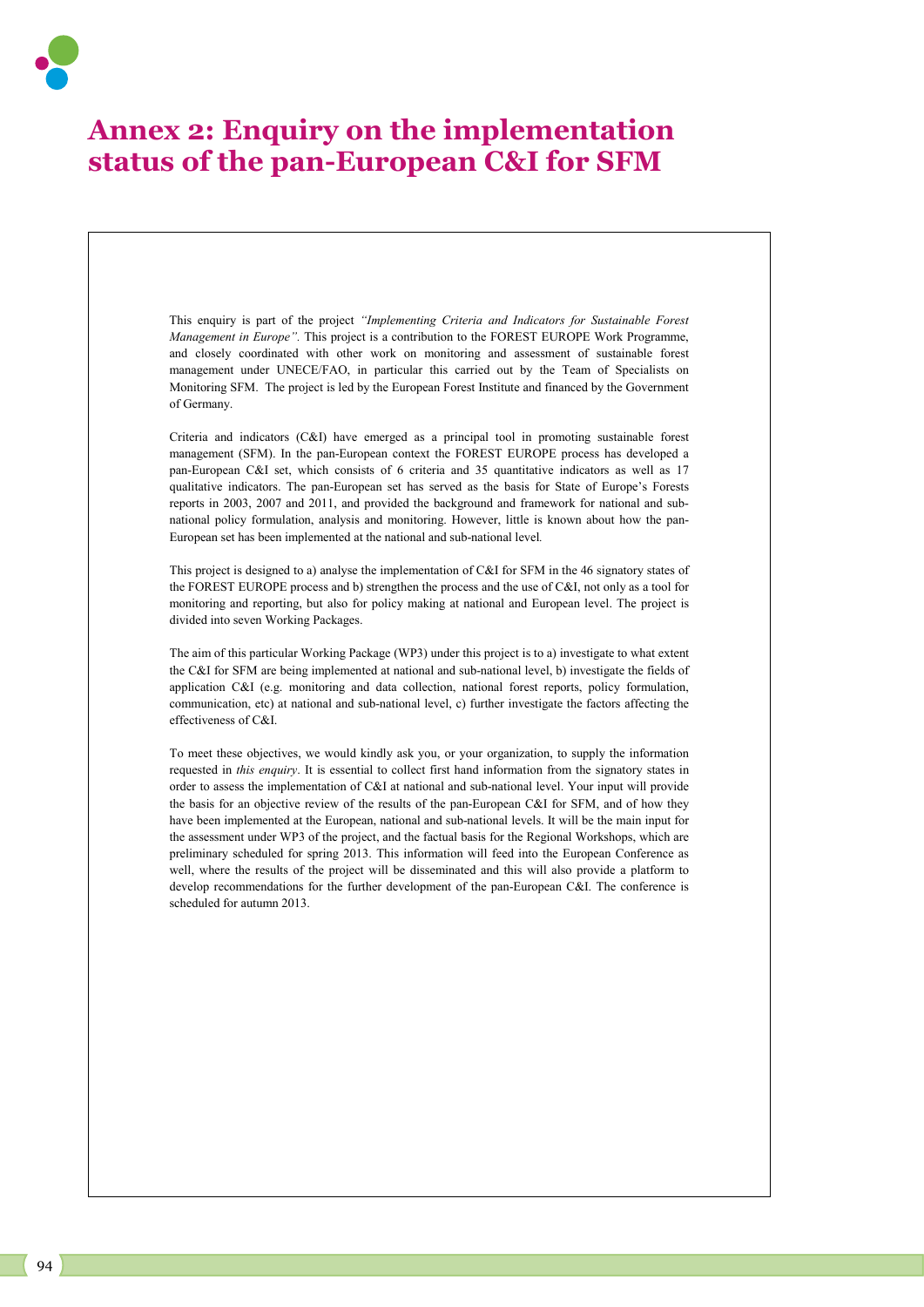

This information enquiry will be carried out in two stages: a) stage 1 will deliver a comparable assessment focusing on the five points of the C&I implementation, according to the developed working definition (see Annex 1 for reference) and b) stage two, that will address specific questions, based on the feedback from the countries to the first stage. This could include regional specifics or gather case studies for one or more elements of the implementation. The second stage will also be supplemented by interviews.

This enquiry is grouped into eight **sub-headings**:

For answering the questions, please use the text fields and the drop-down lists [Click to Choose]. Please return the questionnaire to Mr Hubert Inhaizer (hubert.inhaizer@efi.int). We kindly ask you to submit your response no later then **24th August 2012**. However, please feel free to contact us, if you would like to propose alternate deadline. We hope this arrangement will facilitate your feedback. After receiving your submission we may contact you by telephone to go through the response and collect additional information when necessary.

For more information, please contact Mr Inhaizer who will be please to provide you additional details: or visit the project's information platform at http://www.ci-sfm.org/

Thank you in advance for your participation and cooperation!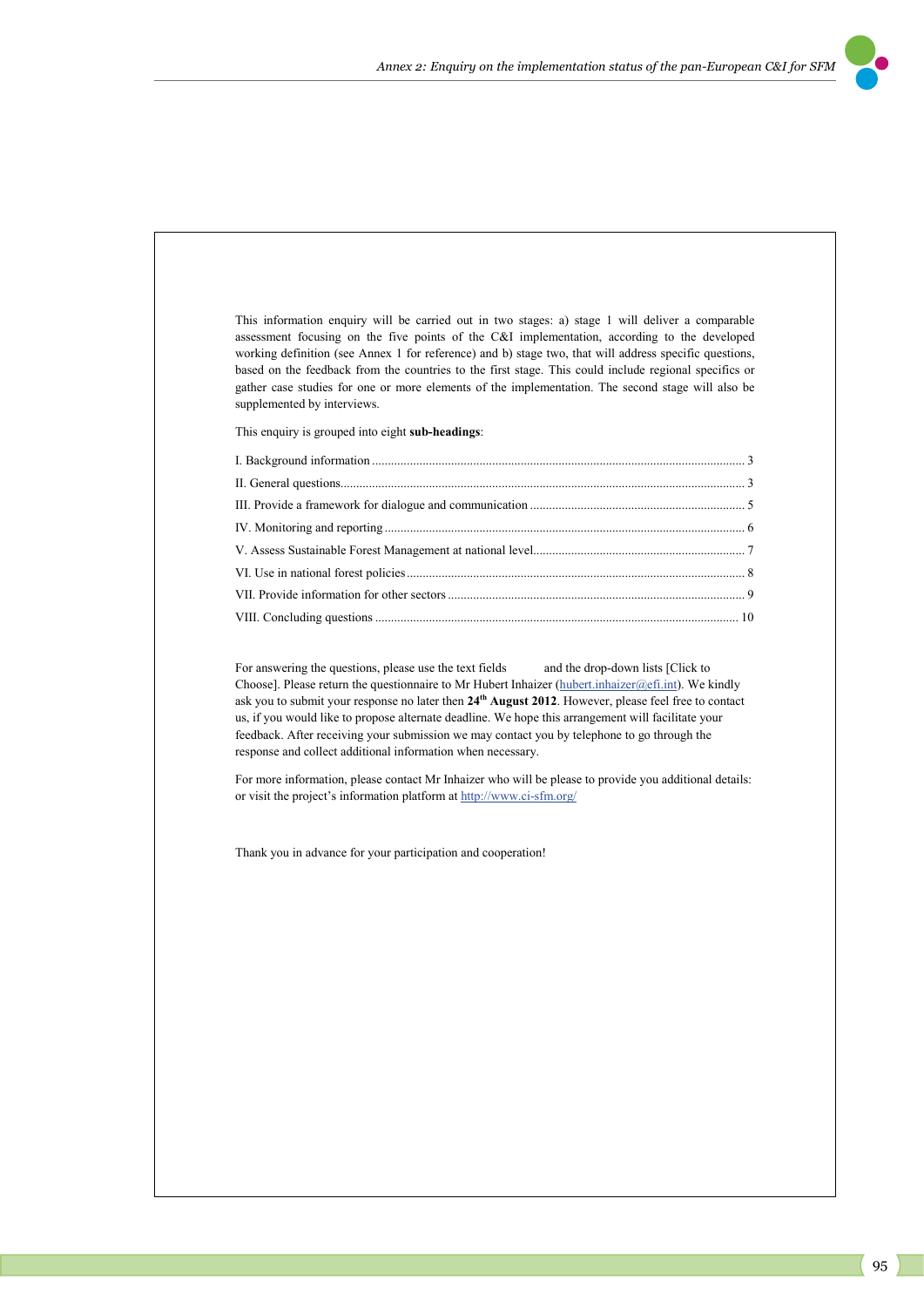### **I. Background information**

| 1. Country (Region if applicable)                          |  |
|------------------------------------------------------------|--|
| 2. Contact person for the<br>questionnaire                 |  |
| 3. Position                                                |  |
| 4. Organisation                                            |  |
| 5. Address                                                 |  |
| 6. Tel. $&$ e-mail                                         |  |
| 7. Other respondents involved in<br>compiling the response |  |

### **II. General questions**

This part investigates to what extent the pan-European Criteria and Indicators set for Sustainable Forest Management set has been adapted to national circumstances and if the countries have prepared a national report structured according to pan-European Criteria and Indicators set or the national set derived from it.

|         | 8. Do you have a national set of C&I?                                                                                                                                                                                              |
|---------|------------------------------------------------------------------------------------------------------------------------------------------------------------------------------------------------------------------------------------|
|         | Yes. Please provide reference in National language and in English, if applicable                                                                                                                                                   |
|         | a. Is it based on the pan-European C&I set?                                                                                                                                                                                        |
| b.      | What differs from the pan-European set and why?                                                                                                                                                                                    |
|         | Please, describe which stakeholders have been involved in developing and maintaining the<br>national C&I set                                                                                                                       |
| $d_{-}$ | Have you modified data collection at the national and/or sub-national level to allow conformity<br>with the pan-European C&I for instance by collecting data on new parameters because they<br>appear in the pan-European C&I set? |
| e.      | What year did you modify the data collection at the national and/or sub-national level                                                                                                                                             |
|         | No, we don't have one, but it's under development.                                                                                                                                                                                 |
|         | No, we don't have any and we're not planning it yet.                                                                                                                                                                               |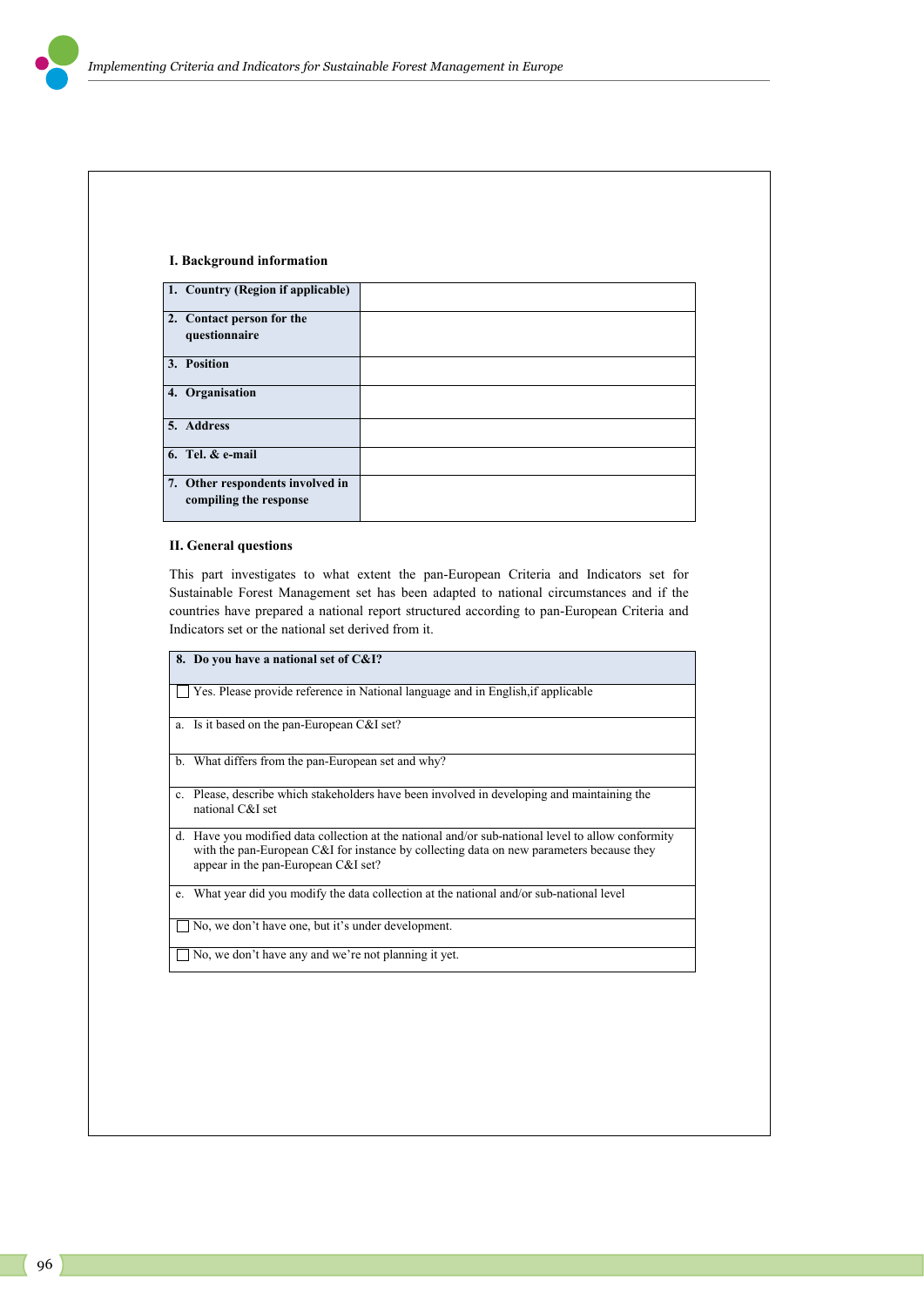

| Please provide reference and explanation, if applicable.<br>10. When are you planning the next (or the first, where applicable) national report structured                                                                                                                                                                              |
|-----------------------------------------------------------------------------------------------------------------------------------------------------------------------------------------------------------------------------------------------------------------------------------------------------------------------------------------|
| according to the pan-European C&I set or the national set derived from it?                                                                                                                                                                                                                                                              |
| Please provide explanation, if applicable.                                                                                                                                                                                                                                                                                              |
| 11. Are there any institutions in your country responsible for the following aspects of C&I<br>implementation? If yes, please provide reference.                                                                                                                                                                                        |
| a. Provide a framework for dialogue and communication between policy makers, inside and outside the<br>forest sector, and other stakeholders, as well as the general public on SFM and forest policy<br>development<br>Click to choose<br>Please provide reference                                                                      |
| b. Monitor and report on the state and trends of the forest sector                                                                                                                                                                                                                                                                      |
| Click to choose                                                                                                                                                                                                                                                                                                                         |
| Please provide reference                                                                                                                                                                                                                                                                                                                |
| c. Assess progress towards Sustainable Forest Management and identify emerging issues                                                                                                                                                                                                                                                   |
| Click to choose                                                                                                                                                                                                                                                                                                                         |
| Please provide reference                                                                                                                                                                                                                                                                                                                |
| d. Formulate, implement, monitor and evaluate national or sub-national forest programmes, policies                                                                                                                                                                                                                                      |
| and/or instruments                                                                                                                                                                                                                                                                                                                      |
| Click to choose<br>Please provide reference                                                                                                                                                                                                                                                                                             |
|                                                                                                                                                                                                                                                                                                                                         |
| e. Provide information and/or assessment to indicator sets outside the forest sector e.g. for sustainable<br>development (e.g. Millennium Development Goals) or biodiversity (e.g. Convention on Biological<br>Diversity), or the forest sector in other regions (e.g. Montréal Process)<br>Click to choose<br>Please provide reference |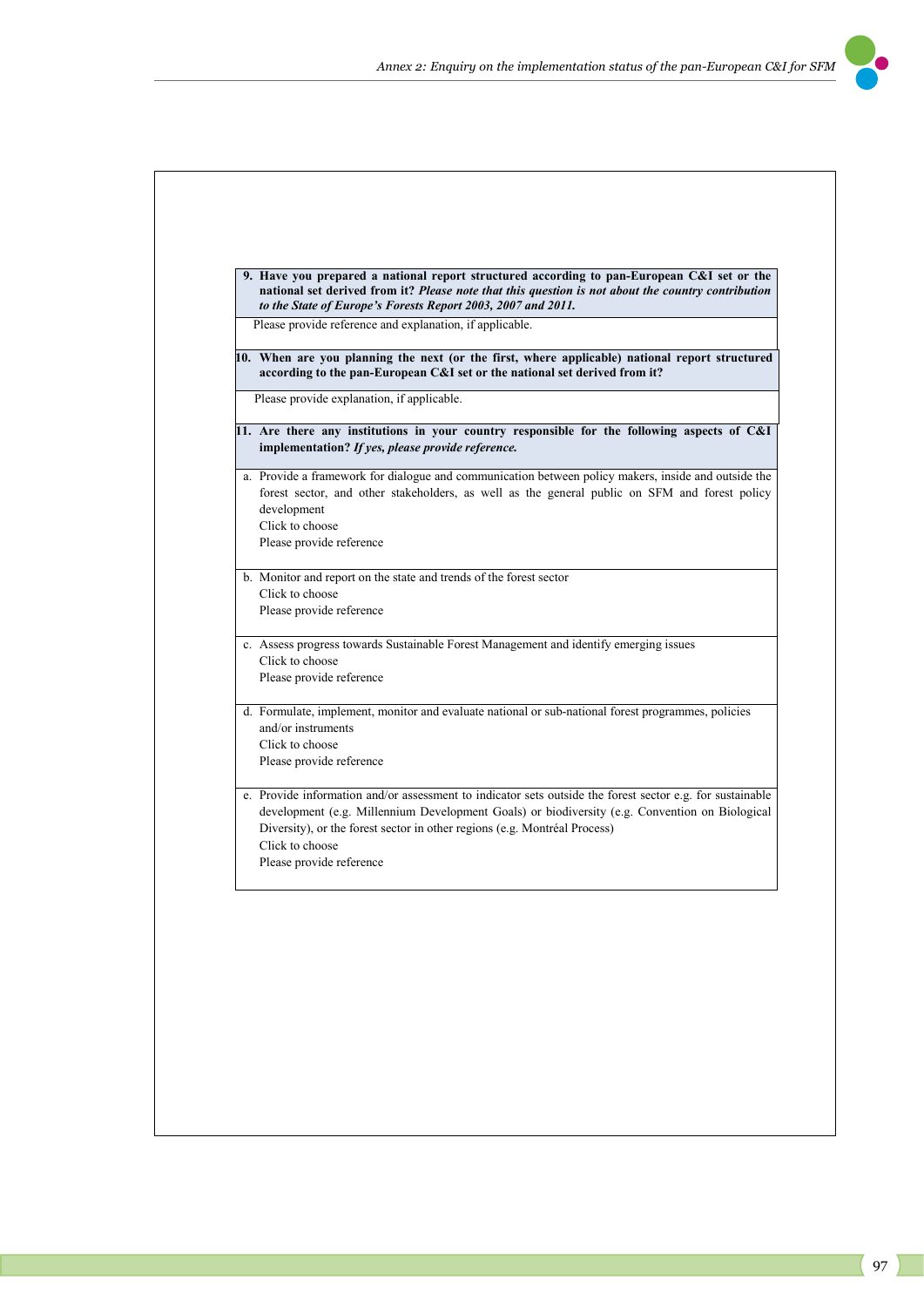## **III. Provide a framework for dialogue and communication**

This part of the enquiry focuses on questions on how pan-European Criteria and Indicators set for Sustainable Forest Management or the national set has served as framework for dialogue on sustainable forest management and forest policy development.

| a. To support policy and decision makers?     |
|-----------------------------------------------|
| C & I set Click to choose                     |
| Ranking Click to choose                       |
| Please explain your ranking                   |
| b. For dialogue within the forestry sector?   |
| $C$ & I set Click to choose                   |
| Ranking Click to choose                       |
| Please explain your ranking                   |
| c. For communication with other sectors?      |
| C & I set Click to choose                     |
| Ranking Click to choose                       |
| Please explain your ranking                   |
| d. For communication with the general public? |
| C & I set Click to choose                     |
| Ranking Click to choose                       |
| Please explain your ranking                   |
| 13. Please provide examples, if applicable.   |
|                                               |
|                                               |
| 14. Any additional comments                   |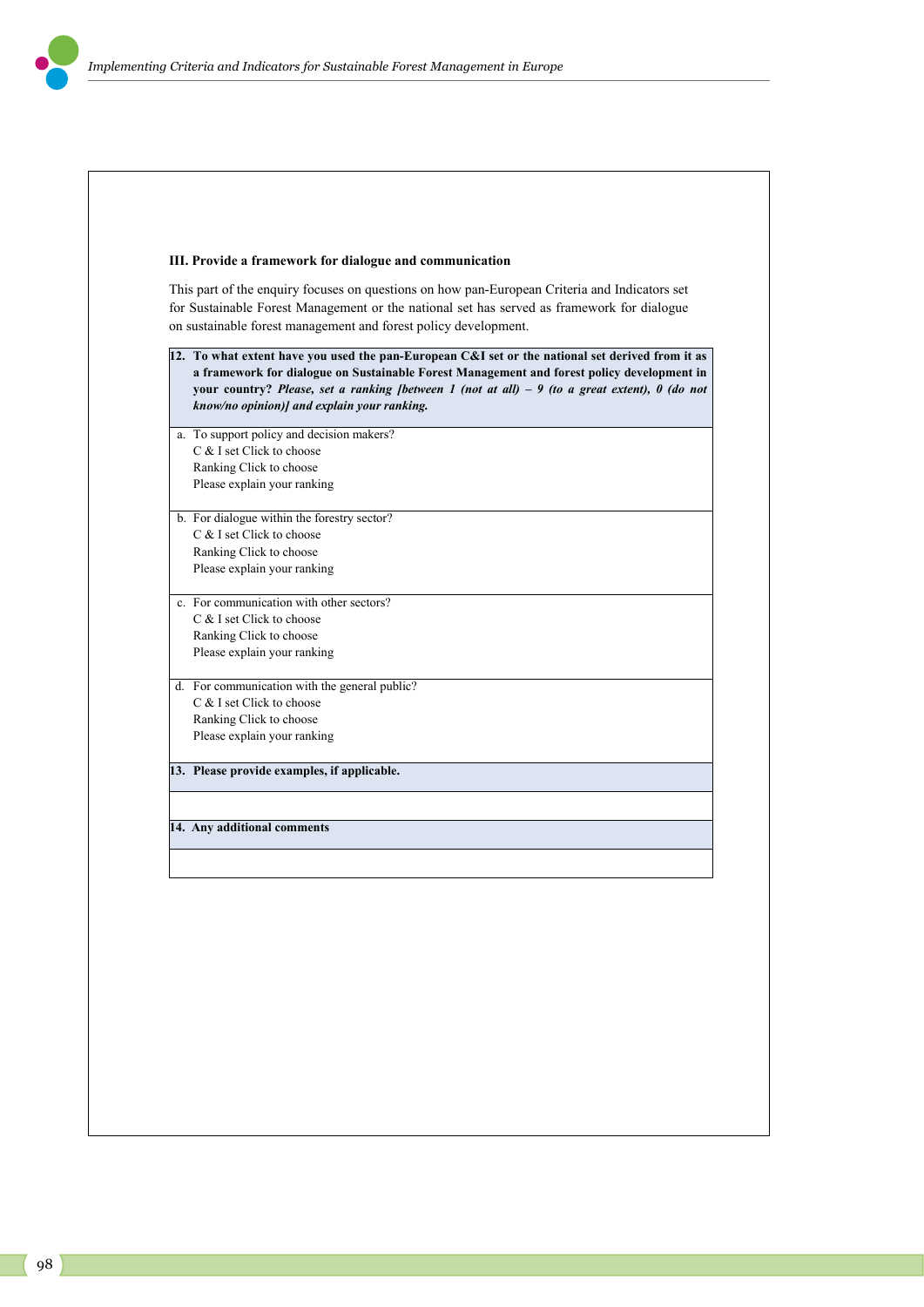### **IV. Monitoring and reporting**

This part of the enquiry focuses on a countries experience on providing information on the pan-European quantitative Indicators to State of Europe's Forests 2011 report in order to investigate actual and potential problems.

**15. Did your country face any major challenges to provide complete information for State of Europe's Forests 2011, according to the pan-European C&I set?** 

Click to choose Please explain

**16. Which pan-European indicators were the most challenging? Please chose maximal 3 indicators (Annex 2) and explain.** 

Indicator

Please explain why

Indicator

Please explain why Indicator

Please explain why

**17. Were there information sources relevant to Sustainable Forest Management in your country which could not be used for State of Europe's Forests 2011, for instance because of different formats and definitions, expense and difficulty of converting information, lack of accessibility, non-availability of resources or due to any other reasons?** 

Please explain

**18. Any additional comments**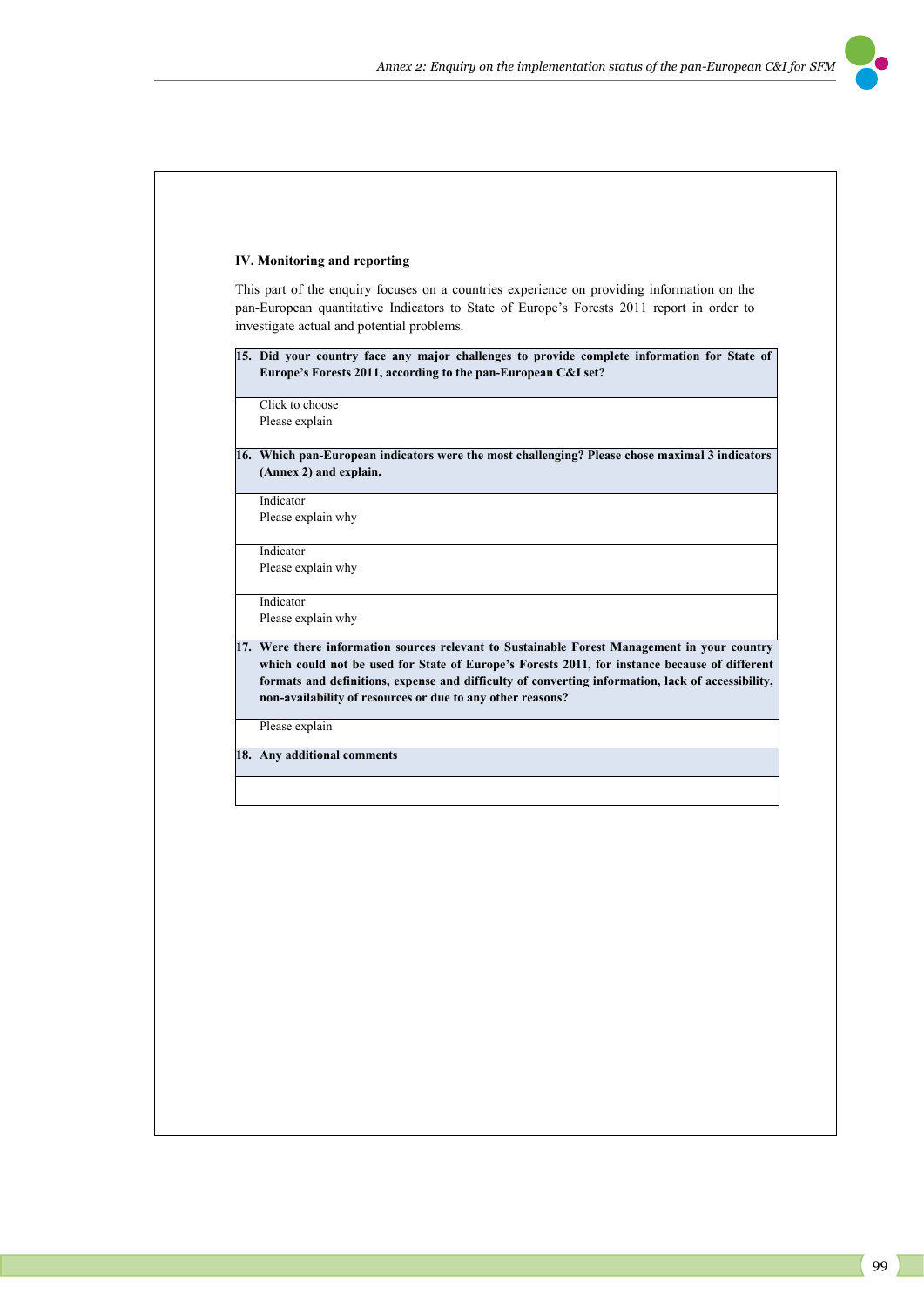### **V. Assess Sustainable Forest Management at national level**

This part of the enquiry focuses on how the pan-European Criteria and Indicators have been used to report on a country´s progress towards Sustainable Forest Management at national level. Please note that a working definition of "assessment of sustainable forest management"(see Annex X) was proposed for discussion during the Meeting of the UNECE/FAO Team of Specialists on Monitoring SFM– 22-24 May 2012, Saint Petersburg, Russian Federation<sup>1</sup>. In order to harmonize these initiatives the project will use this working definition as a reference in this part of the enquiry.

**19. To what extent has the pan-European C&I set been used for national assessment of Sustainable Forest Management?** *Please, set a ranking [between 1 (not at all) – 9 (to a great extent), 0 (do not know/no opinion)] and explain your ranking.*

Ranking Click to choose Please explain your ranking

**20. To what extent has the pan-European C&I set, or a national set derived from it, been suitable for this purpose?** *Please, set a ranking [between 1 (not at all) – 9 (to a great extent), 0 (do not know/no opinion)] and explain your ranking.*

Ranking Click to choose Please explain your ranking

**21. Have you used the pan-European C&I set, or a national set derived from it, to identify emerging issues and new challenges and/or opportunities related to forestry in your country?**

Click to choose Please explain

**22. Is there a formal process to identify emerging issues in your country (e.g. trends in certain indicators thresholds identified in advance)? Please explain briefly the process and its linkages to the C&I set if applicable.** 

**23. Any additional comments**

.

<sup>1</sup> For additional details, please visit: http://www.unece.org/fileadmin/DAM/timber/other/Item\_5a.pdf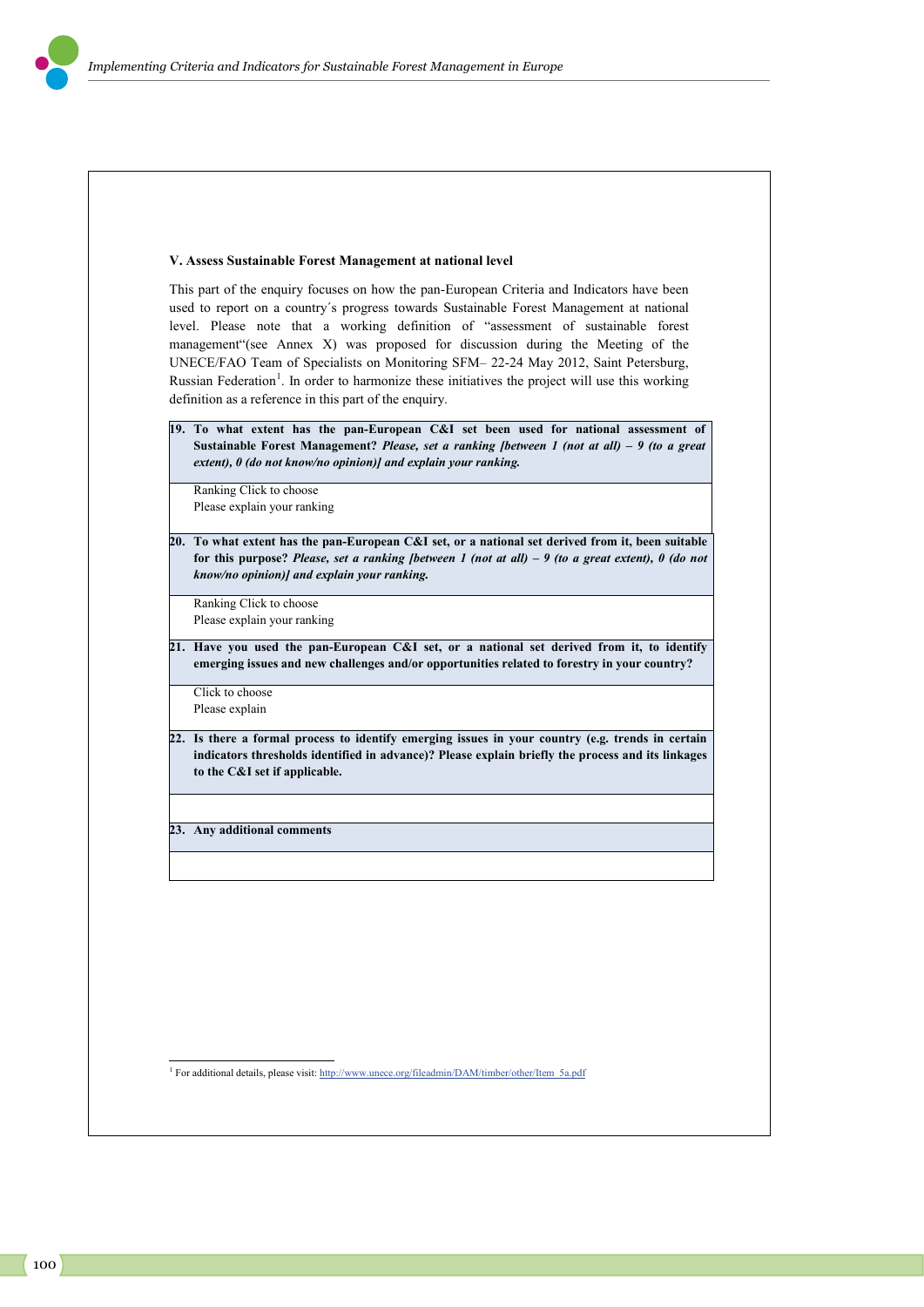

### **VI. Use in national forest policies**

This part of the enquiry focuses on how the pan-European Criteria and Indicators, or a national set derived from it has been used to formulate, implement, monitor and evaluate national or sub-national forest programmes, policies and/or plans of a country.

| Click to choose                                                                                                                                                                                                                                                                       |
|---------------------------------------------------------------------------------------------------------------------------------------------------------------------------------------------------------------------------------------------------------------------------------------|
| Please provide reference                                                                                                                                                                                                                                                              |
|                                                                                                                                                                                                                                                                                       |
| 25. Has the pan-European C&I, or a national set derived from it, been used to:                                                                                                                                                                                                        |
| a. Formulate national or sub-national forest programmes, policies and/or plans<br>Click to choose                                                                                                                                                                                     |
| Please provide reference                                                                                                                                                                                                                                                              |
| b. Implement national or sub-national forest programmes, policies and/or plans,<br>Click to choose                                                                                                                                                                                    |
| Please provide reference                                                                                                                                                                                                                                                              |
| c. Monitor national or sub-national forest programmes, policies and/or plans<br>Click to choose                                                                                                                                                                                       |
| Please provide reference                                                                                                                                                                                                                                                              |
| d. Evaluate national or sub-national forest programmes, policies and/or plans<br>Click to choose                                                                                                                                                                                      |
|                                                                                                                                                                                                                                                                                       |
|                                                                                                                                                                                                                                                                                       |
| Please provide reference                                                                                                                                                                                                                                                              |
| e. Other, please specify                                                                                                                                                                                                                                                              |
| Ecosystem Health and Vitality, etc. See Annex 3 for easier reference                                                                                                                                                                                                                  |
| a. Criteria, that received more attention.                                                                                                                                                                                                                                            |
| Criterion                                                                                                                                                                                                                                                                             |
| Please explain why                                                                                                                                                                                                                                                                    |
| b. Criteria, that received less attention.                                                                                                                                                                                                                                            |
| Criterion                                                                                                                                                                                                                                                                             |
| Please explain why                                                                                                                                                                                                                                                                    |
| 26. In your opinion were all criteria considered at all stages of the process? If not, which criteria<br>received less/more attention? C 1: Maintenance and Appropriate Enhancement of Forest<br>Resources and their Contribution to Global Carbon Cycles; C 2: Maintenance of Forest |
| 27. Could you provide one or more concrete examples or lessons learnt?                                                                                                                                                                                                                |
|                                                                                                                                                                                                                                                                                       |
|                                                                                                                                                                                                                                                                                       |
|                                                                                                                                                                                                                                                                                       |
|                                                                                                                                                                                                                                                                                       |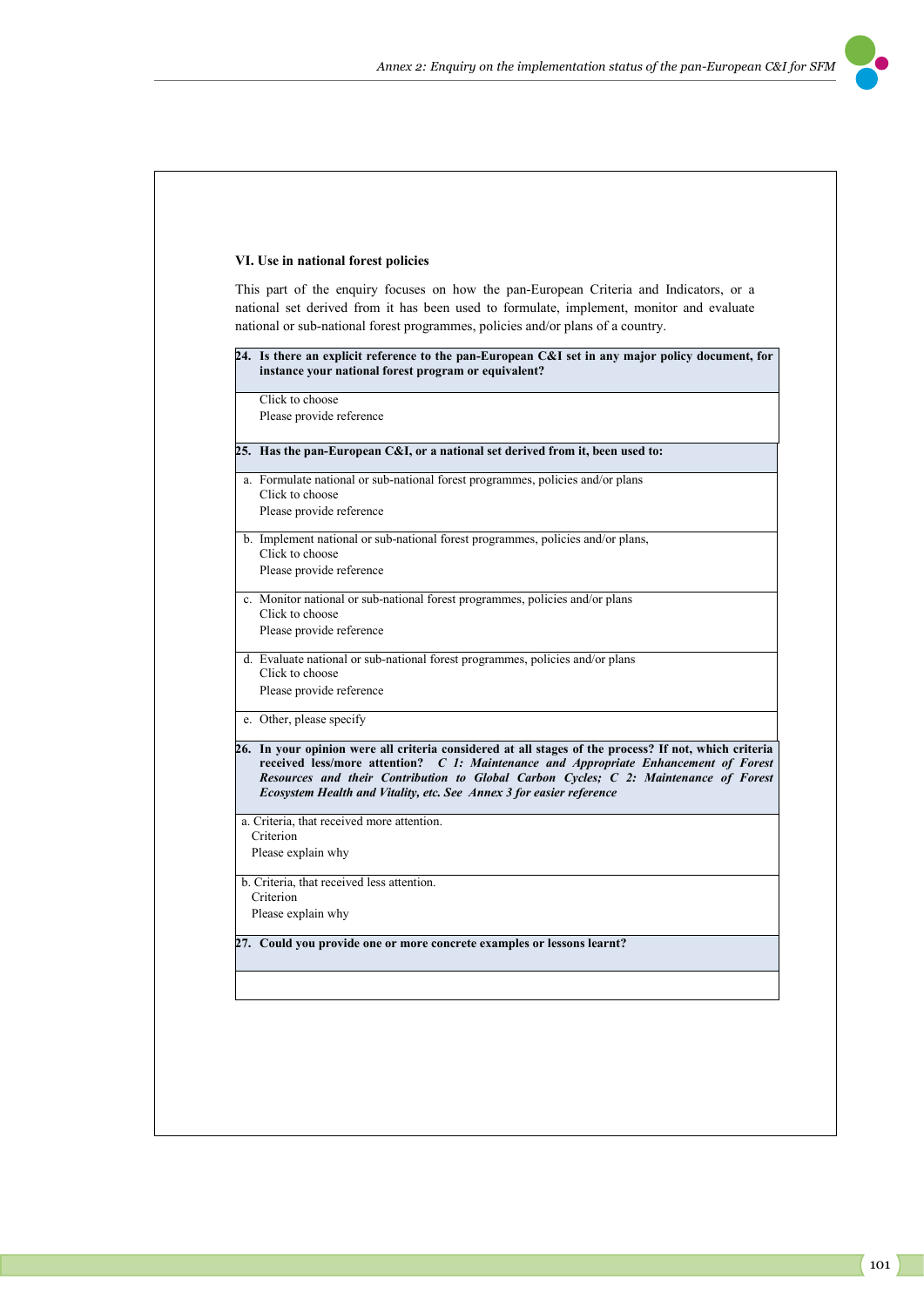| Click to choose                                                                                                                                                                                                                                                                                  |
|--------------------------------------------------------------------------------------------------------------------------------------------------------------------------------------------------------------------------------------------------------------------------------------------------|
| Please explain                                                                                                                                                                                                                                                                                   |
| 29. Any additional comments                                                                                                                                                                                                                                                                      |
|                                                                                                                                                                                                                                                                                                  |
| <b>VII. Provide information for other sectors</b>                                                                                                                                                                                                                                                |
| This part of the enquiry focuses on how the pan-European Criteria &Indicators set or the<br>national set has been used by other sectors and in order to find out if these sectors require any                                                                                                    |
| changes or adjustments in current pan-European Criteria &Indicators set.                                                                                                                                                                                                                         |
| 30. To what extent has the pan-European C&I set, or the national set derived from it, been used<br>for providing information about forestry or other sectors in your country? Please, set a<br>ranking [between 1 (not at all) $-9$ (to a great extent), 0 (do not know/no opinion)] and explain |
| your ranking.<br>a. For sustainability (e.g. reporting on Millennium Development Goals)?                                                                                                                                                                                                         |
| Ranking Click to choose                                                                                                                                                                                                                                                                          |
| Please explain your ranking                                                                                                                                                                                                                                                                      |
| b. For biodiversity (e.g. reporting under the Convention on Biodiversity)?                                                                                                                                                                                                                       |
| Ranking Click to choose                                                                                                                                                                                                                                                                          |
| Please explain your ranking                                                                                                                                                                                                                                                                      |
| c. For climate change (e.g. for GHG or LULUCF reporting under the Kyoto Protocol?                                                                                                                                                                                                                |
| Ranking Click to choose                                                                                                                                                                                                                                                                          |
| Please explain your ranking                                                                                                                                                                                                                                                                      |
| d. What other sectors?                                                                                                                                                                                                                                                                           |
| Ranking Click to choose                                                                                                                                                                                                                                                                          |
| Please explain your ranking<br>31. Could you provide an example or lessons learnt related to this application?                                                                                                                                                                                   |
|                                                                                                                                                                                                                                                                                                  |
| 32. Any additional comments                                                                                                                                                                                                                                                                      |
|                                                                                                                                                                                                                                                                                                  |
|                                                                                                                                                                                                                                                                                                  |
|                                                                                                                                                                                                                                                                                                  |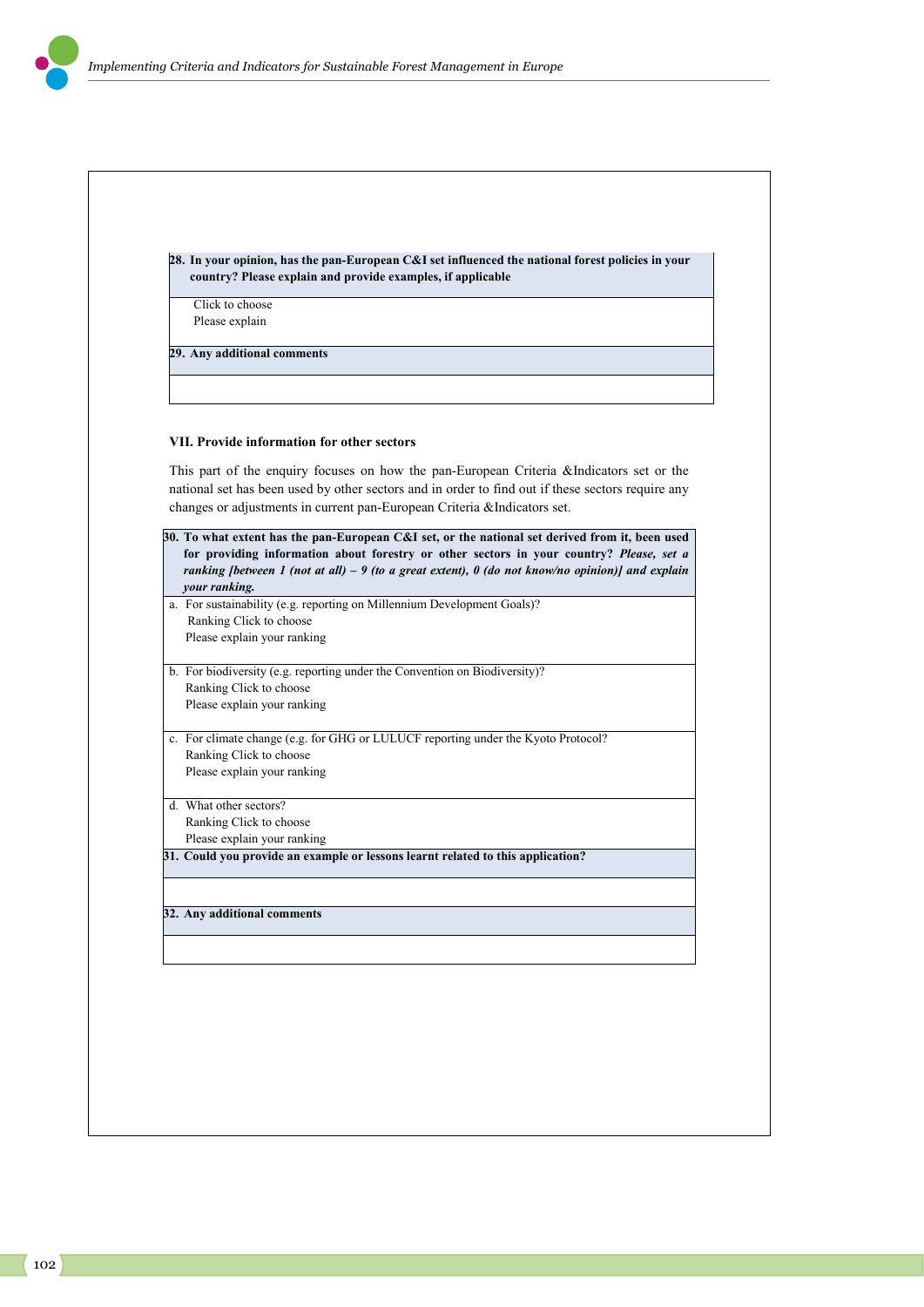

## **VIII. Concluding questions**

This part of the enquiry focuses on the usefulness of the pan-European Criteria &Indicator set as a framework for dialogue and communication, to monitor and report on the state and trends assess progress towards Sustainable Forest Management

- **33. To what extent do you consider the pan-European C&I set a useful tool to:** *Please, set a ranking [between 1 (not at all) – 9 (to a great extent), 0 (do not know/no opinion)] and explain your ranking.*
- a. Provide a framework for dialogue and communication between policy makers, inside and outside the forest sector, and other stakeholders, as well as the general public on SFM and forest policy development Ranking Click to choose
	- Please explain your ranking
- b. Monitor and report on the state and trends of the forest sector Ranking Click to choose Please explain your ranking
- c. Assess progress towards Sustainable Forest Management and identify emerging issues Ranking Click to choose Please explain your ranking
- d. Formulate, implement, monitor and evaluate national or sub-national forest programmes, policies and/or instruments Ranking Click to choose
	- Please explain your ranking
- e. Provide information and/or assessment to indicator sets outside the forest sector e.g. for sustainable development (e.g. Millennium Development Goals) or biodiversity (e.g. Convention on Biological Diversity), or the forest sector in other regions (e.g. Montréal Process) Ranking Click to choose Please explain your ranking

**34. Could the pan-European C&I set be used for other purposes, besides the five listed above?** 

Click to choose Please explain

**35. Do you think that any revision to the pan-European C&I set is required?** 

Please explain